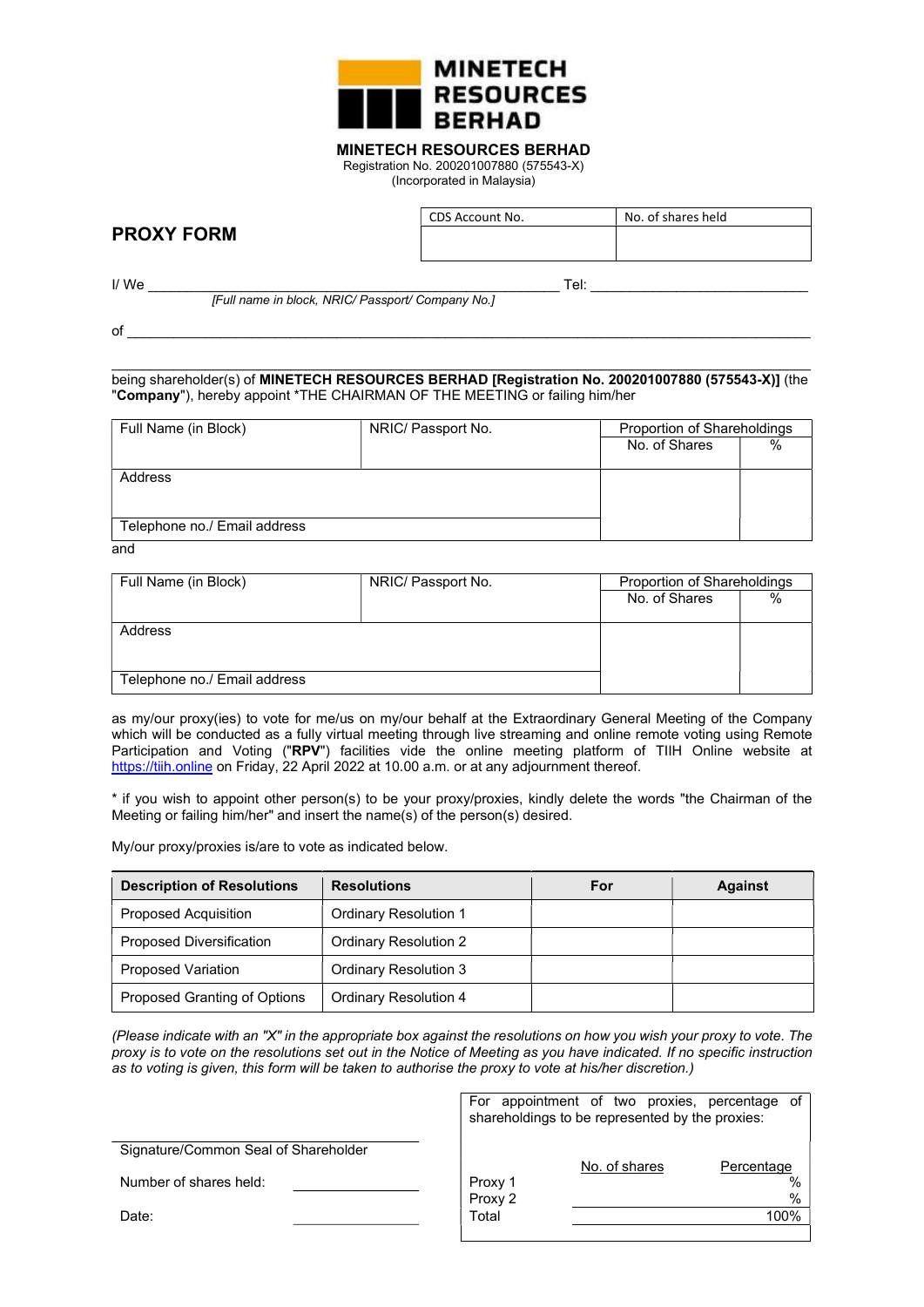#### Notes:-

1. The EGM will be conducted on a fully virtual basis via TIIH Online website at https://tiih.online. Please refer to the Administrative Guide of EGM for the procedures to register, participate and vote remotely through the RPV facilities.

The Adminstrative Guide on the conduct of the fully virtual EGM of the Company is available at the Company's website at https://minetech.com.my/reports/.

- 2. The conduct of a fully virtual EGM is in line with the revised Guidance Note and Frequently Asked Questions on the conduct of General Meetings for Listed Issuers issued by Securities Commission of Malaysia. An online meeting platform can be recognised as the meeting venue or place under Section 327(2) of the Companies Act 2016 provided that the online platform is located in Malaysia and all meeting participants including Chairman of the meeting, board members, senior management and shareholders are to participate in the meeting online.
- 3. A member entitled to attend, participate and vote remotely at the meeting is entitled to appoint a proxy(ies) to attend and vote for his/her behalf. A proxy may but need not be a member of the Company. There shall be no restriction as to the qualification of the proxy.
- 4. A member may appoint up to two (2) proxies to attend and vote at the meeting. Where a member appoints two (2) proxies, the appointment shall be invalid unless he/she specifies the proportions of his/her holdings to be represented by each proxy.
- 5. Where a member of the Company is an exempt authorised nominee which holds ordinary shares in the Company for multiple beneficial owners in one securities account ("omnibus account"), there is no limit to the number of proxies which the exempt authorised nominee may appoint in respect of each omnibus account it holds.
- 6. The instrument appointing a proxy shall be in writing, executed by or on behalf of the appointor or his/her attorney duly authorised in writing or, if the appointor is a corporation, either under the corporation's seal or under the hand of an officer or attorney duly authorised.
- 7. The appointment of proxy may be made in a hardcopy form or by electronic means, not less than forty-eight (48) hours before the time set for holding the meeting or at any adjournment thereof, as follows:-

#### (i) In Hardcopy Form

The instrument appointing a proxy or proxies and the power of attorney or other authority (if any) under which it is signed or a notarially certified copy of such power or authority, must be deposited with Tricor Investor & Issuing House Services Sdn Bhd at Unit 32-01, Level 32, Tower A, Vertical Business Suite, Avenue 3, Bangsar South, No. 8, Jalan Kerinchi, 59200 Kuala Lumpur, Wilayah Persekutuan Kuala Lumpur or its Customer Service Centre at Unit G-3, Ground Floor, Vertical Podium, Avenue 3, Bangsar South, No. 8, Jalan Kerinchi, 59200 Kuala Lumpur, Wilayah Persekutuan Kuala Lumpur.

#### (ii) By Electronic Means

The instrument appointing a proxy or proxies can be submitted electronically, via TIIH Online website at https://tiih.online. Please refer to the Administrative Guide of EGM for further information on electronic submission of proxy form via TIIH Online.

The appointment of the proxy(ies) will be INVALID if the Proxy Form/ e-Proxy Form is not completed correctly in accordance with the instructions stated in the form.

- 8. The members, proxies or corporate representatives may submit questions in relation to the resolutions to be tabled at the EGM at https://tiih.online prior to the meeting or to use the query box to transmit questions by typed texts via RPV facilities during live streaming of the EGM of the Company.
- 9. Pursuant to Paragraph 8.29(A) of Main Market Listing Requirements of Bursa Securities, all the resolution(s) at the EGM of the Company shall be put to vote by way of poll.
- 10. In respect of deposited securities, only members whose names appear on the Record of Depositors on 15 April 2022 (General Meeting Record of Depositors) shall be eligible to attend the meeting or appoint proxy(ies) to attend and/or vote on his/her behalf.

#### Personal Data Privacy:

By submitting an instrument appointing a proxy(ies) and /or representative(s), the member accepts and agrees to the personal data privacy terms set out in the Notice of Extraordinary General Meeting dated 6 April 2022.